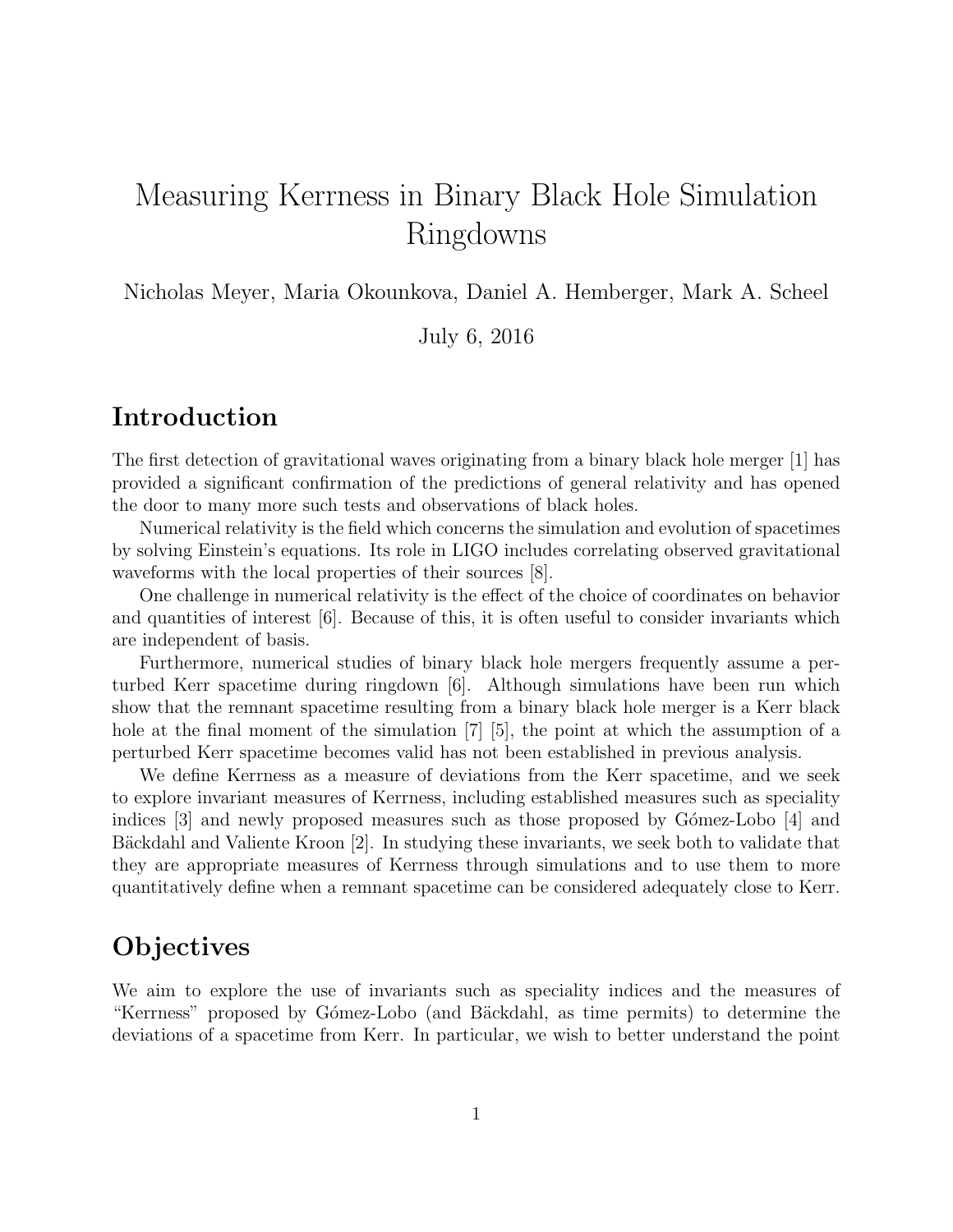at which it is valid to assume a perturbed Kerr spacetime resulting from a binary black hole merger.

We will first verify that these measures of Kerrness behave sensibly on a single black hole simulation, both to validate the metrics themselves and as a proof of concept that they have been implemented correctly in the simulation code.

Once this verification has occurred, we aim to compute these measures of Kerrness on binary black hole ringdown simulations.

As time permits, we may simulate the emission of a ray of light which travels from the local vicinity of the merger to an observer at future null infinity. By beginning the ray's travel when some threshold in the value of the metric under consideration is met, it may be possible to correlate the local behavior with the observed gravitational waveform.

# Approach

The project will involve writing code to run various simulations, running the simulations, and analyzing the results.

Implementation of the simulations will be done predominantly in  $C++$  using the SpEC (Spectral Einstein Code) numerical relativity framework. The SpEC framework implements various subroutines for solving elliptic and hyperbolic equations, as well as other utilities involved in studies of general relativity [6].

One challenge will be the timing of running and analysis of more computationally involved binary black hole simulations, as some of these may take days or weeks to complete. In order to optimize time spent toward simulation and analysis, organization and planning of tasks will be key; the tentative project schedule shows the current prospective timeline for simulation and analysis of several of the invariants under investigation.

Simpler simulations, such as that of a single black hole, which require fewer computational resources will be performed first in order to gain familiarity with running computational jobs. In addition, the single black hole simulations will be run using Kerr initial data, which will allow for preliminary validation of the Kerrness measures. After analysis of Kerrness measure performance at this stage, they may be applied to binary black hole simulation volume data [6].

Simulations involving the speciality indices will be run first as an exercise since the SpEC framework already implements most of what is required to run this. Afterwards, the more advanced measures of Kerrness will be run.

Many of the simulations will require significant computational resources and running time, and so these will be run on the zwicky machine provided by the Caltech Center for Advanced Computing Research (CACR).

Simulations will be run at various resolutions to confirm convergence properties.

Analysis of the simulations will involve the SpEC framework and writing scripts for automation and plotting. In addition to libraries for running simulations, the SpEC framework contains utilities for the analysis of data, and these will be used in conjunction with the scripts.